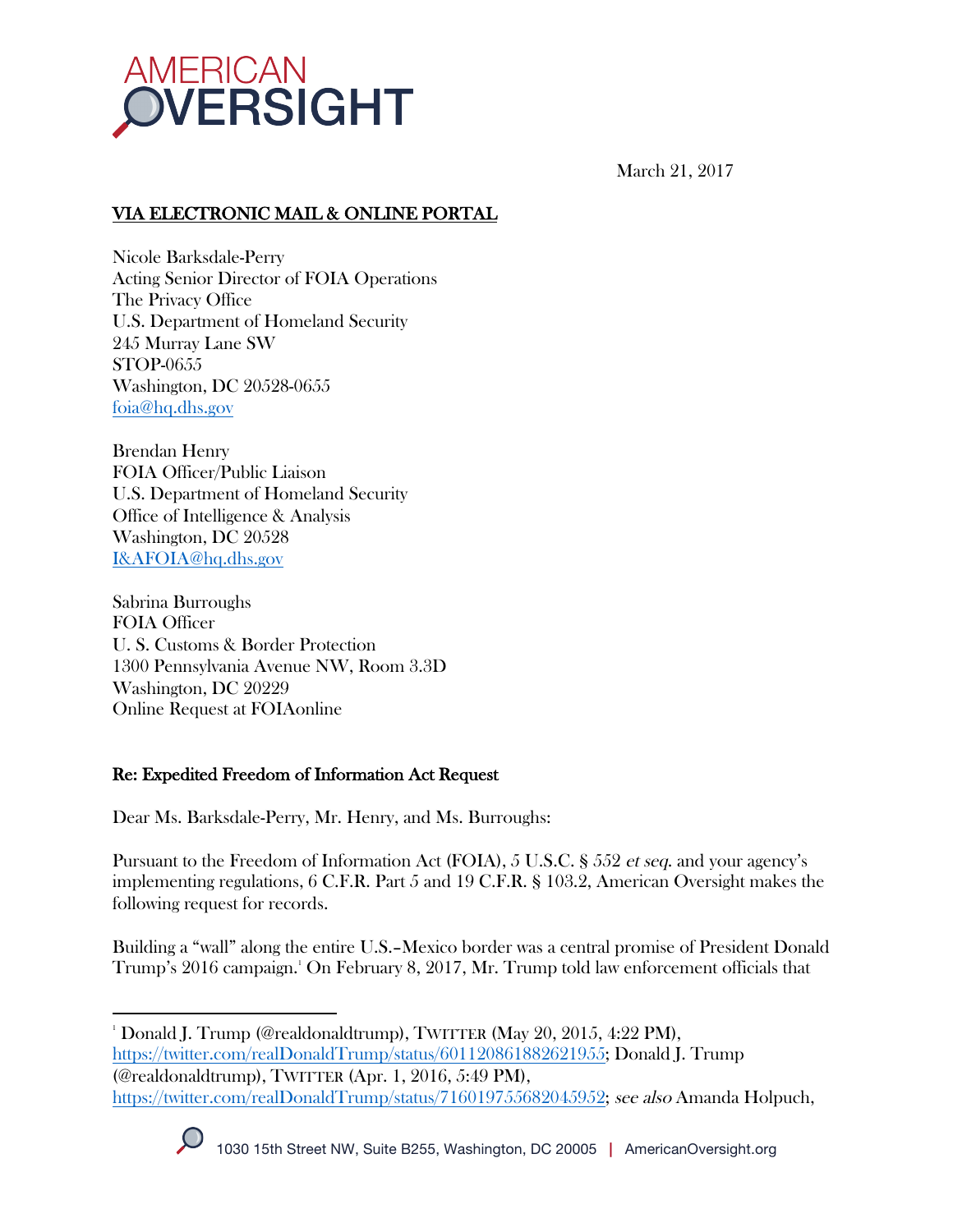design of the wall was already underway. 2 In prepared remarks for his joint address to Congress on February 28, Mr. Trump indicated that a schedule had been established for starting and completing the wall, and stated, "We will soon begin the construction of a great wall along our southern border. It will be started ahead of schedule and, when finished, it will be a very effective weapon against drugs and crime." 3 Despite repeatedly pledging that he would make Mexico pay for the wall, it appears American taxpayers will be footing the bill for the construction.<sup>4</sup> Moreover, Mr. Trump has evidenced a lack of familiarity with U.S. procurement laws as well as a propensity for inside deals with his friends in the construction industry.5 Mr. Trump has insisted that he will be personally involved in the wall's "design and negotiations" to ensure it comes in under budget.6

This is not the first time that renewed attention and dollars have been directed to the border in recent years. In 2010, then-Secretary of Homeland Security Janet Napolitano ordered a review of the "Secure Border Initiative-network" (SBInet), a \$3 billion program "to build a virtual fence" on

 

Trump Re-ups Controversial Muslim Ban and Mexico Wall in First Campaign Ad, THE GUARDIAN, Jan. 4, 2016, https://www.theguardian.com/us-news/2016/jan/04/donald-trump-greatagain-first-campaign-ad-isis-mexico-wall-muslim-ban; Seema Mehta & Noah Bierman, Campaign 2016 Updates: Donald Trump Continues Vow to Build Wall and Have Mexico Pay for It, LOS ANGELES TIMES, Aug. 31, 2016, http://www.latimes.com/nation/politics/trailguide/la-na-trailguideupdates-08312016-htmlstory.html; Donald J. Trump (@realdonaldtrump), TWITTER (Oct. 8, 2014, 5:26 PM), https://twitter.com/realDonaldTrump/status/519962130859429888; Bob Woodward & Robert Costa, Trump Reveals How He Would Force Mexico to Pay for Border Wall, WASH. POST, Apr. 5, 2016, https://www.washingtonpost.com/politics/trump-would-seek-toblock-money-transfers-to-force-mexico-to-fund-border-wall/2016/04/05/c0196314-fa7c-11e5-80e4 c381214de1a3\_story.html?utm\_term=.7d6d9e7aac34. 2

<sup>&</sup>lt;sup>2</sup> Julia Edwards Ainsley, *Exclusive – Trump Border 'Wall' to Cost \$21.6 Billion, Take 3.5 Years to* Build: Internal Report, REUTERS.COM (Feb. 9, 2017, 10:05 PM),

http://www.reuters.com/article/us-usa-trump-immigration-wall-exclusive-idUSKBN15O2ZN. 3 Donald Trump's Congress Speech, CNN.COM (Mar. 1, 2017, 12:54 AM),

http://www.cnn.com/2017/02/28/politics/donald-trump-speech-transcript-full-text/. 4

<sup>&</sup>lt;sup>4</sup> Stuart Anderson, *Now Americans, Not Mexico, Would Pay for the Wall?*, FORBES.COM (Jan. 26, 2017, 9:04 PM), https://www.forbes.com/sites/stuartanderson/2017/01/26/now-americans-not-

mexico-would-pay-for-the-wall/#177fa9126c48; Scott Horsley, Trump's Suggested Import Tax Would Mean Americans Pay for That Wall, NPR, Jan. 26, 2017,

http://www.npr.org/2017/01/26/511861462/trumps-suggested-import-tax-would-mean-americanspay-for-that-wall. 5

 $\,$  Blake Schmidt & Jonathan Levin, *Miami Billionaire Perez Rejects His Friend Trump's Wall* Overture, BLOOMBERG, Jan. 31, 2017, https://www.bloomberg.com/news/articles/2017-01- 31/miami-billionaire-perez-rejects-his-friend-trump-s-wall-overture ("[Jorge] Perez, a billionaire who has built Trump-branded towers in South Florida, said the president e-mailed him after the

inauguration with plans for the wall and asked if he'd be interested in working on it."). 6  $\degree$  Donald J. Trump (@realdonaldtrump), TWITTER (Feb. 11, 2017, 9:18 AM),

https://twitter.com/realdonaldtrump/status/830405706255912960; Donald J. Trump (@realdonaldtrump), TWITTER (Feb. 11, 2017, 9:24 AM),

https://twitter.com/realdonaldtrump/status/830407172747988992.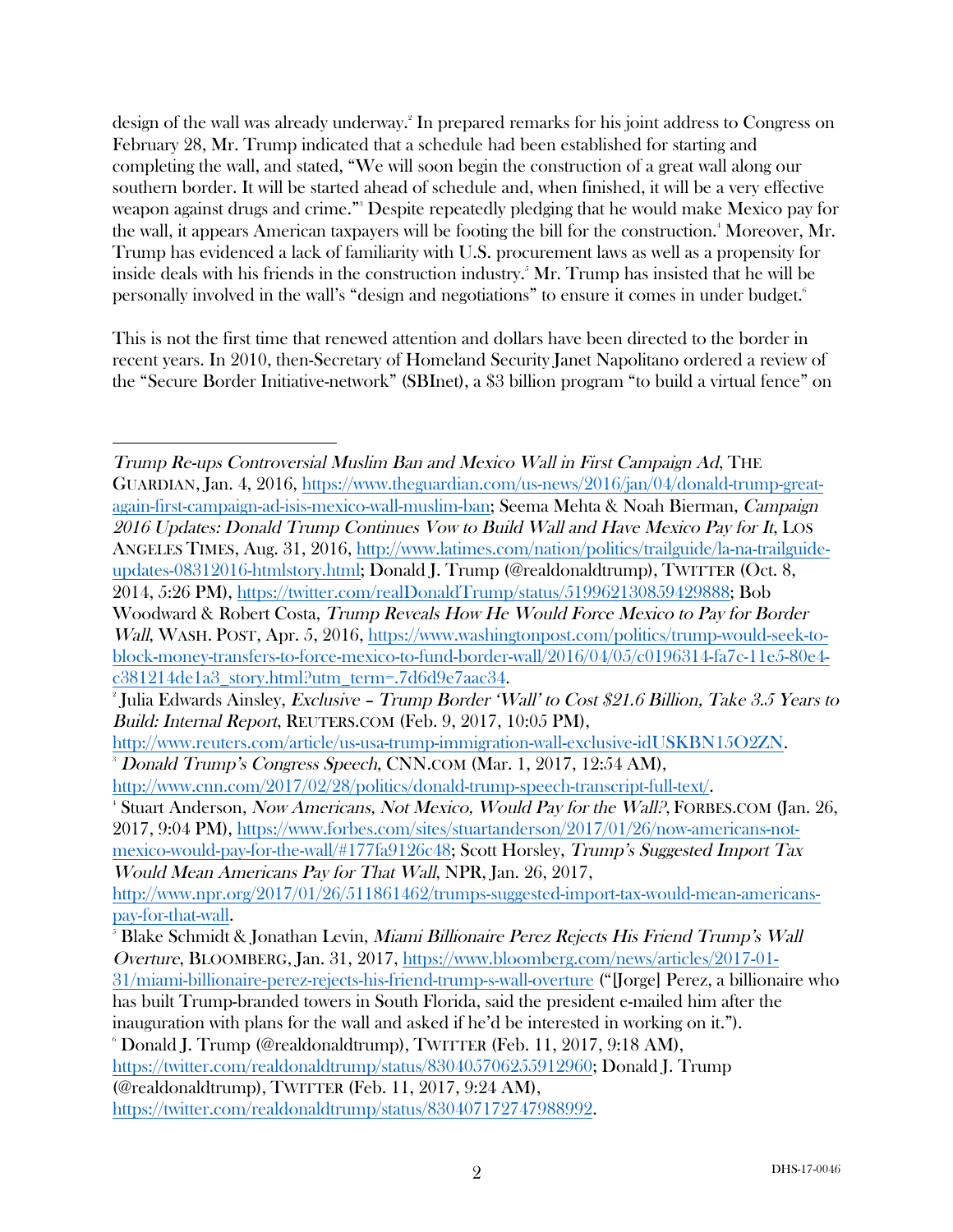the border, and suspended the program until the review was complete.<sup>7</sup> After the review was complete, Secretary Napolitano cancelled the program in January 2011 "citing technical problems, cost overruns and schedule delays since its inception in 2005." 8 Records related to SBInet and its failures are directly relevant to informing the plans for initiating a new wall six years later. The administration is embarking on another multi-billion-dollar wall, 9 and the public has a significant interest in keeping abreast of developments and cost as this project progresses.

### Requested Records

 

American Oversight requests that the Department of Homeland Security and its component agencies (collectively "DHS") produce the following within twenty business days and seeks expedited review of this request for the reasons identified below:

- 1. All communications regarding the January 2010 decision to initiate a reassessment of the SBInet program.
- 2. Any memoranda or reports, and supporting material, prepared for Secretary Napolitano regarding the efficacy, performance, cost, or utility of the SBInet program.
- 3. Any memoranda or reports, and supporting material, prepared for the Trump administration regarding the efficacy, performance, cost, or utility of the SBInet program.
- 4. Any decision memoranda prepared regarding the January 2011 cancellation of the SBInet program.
- 5. Any records analyzing or reviewing the SBInet program in connection with any analysis or evaluation of the proposal to build a wall, fence, or other physical barrier between the U.S. and Mexico.

Please provide all responsive records from January 1, 2010, through January 31, 2011, as well as all responsive records from November 8, 2016, through the date of the search.

In addition to the records requested above, American Oversight also requests records describing the processing of this request, including records sufficient to identify search terms used and locations and custodians searched and any tracking sheets used to track the processing of this request. If DHS uses FOIA questionnaires or certifications completed by individual custodians or

<sup>7</sup> Jen DiMascio, Napolitano Halts Mexico Fence Plan, POLITICO (Mar. 16, 2010, 7:14 PM), http://www.politico.com/story/2010/03/napolitano-halts-mexico-fence-plan-034528.

CNN Wire Staff, Homeland Security Chief Cancels Costly Virtual Border Fence, CNN (Jan. 14, 2011, 8:15 PM), http://www.cnn.com/2011/US/01/14/border.virtual.fence/; see also Associated Press, Obama Administration Ends High-Tech Border Fence, CBSNEWS (Jan. 14, 2011, 10:21 PM), http://www.cbsnews.com/news/obama-administration-ends-high-tech-border-fence/.

 $\degree$  Kate Drew, *This Is What Trump's Border Wall Could Cost*, CNBC (Jan. 26, 2017, 10:00 AM), http://www.cnbc.com/2015/10/09/this-is-what-trumps-border-wall-could-cost-us.html.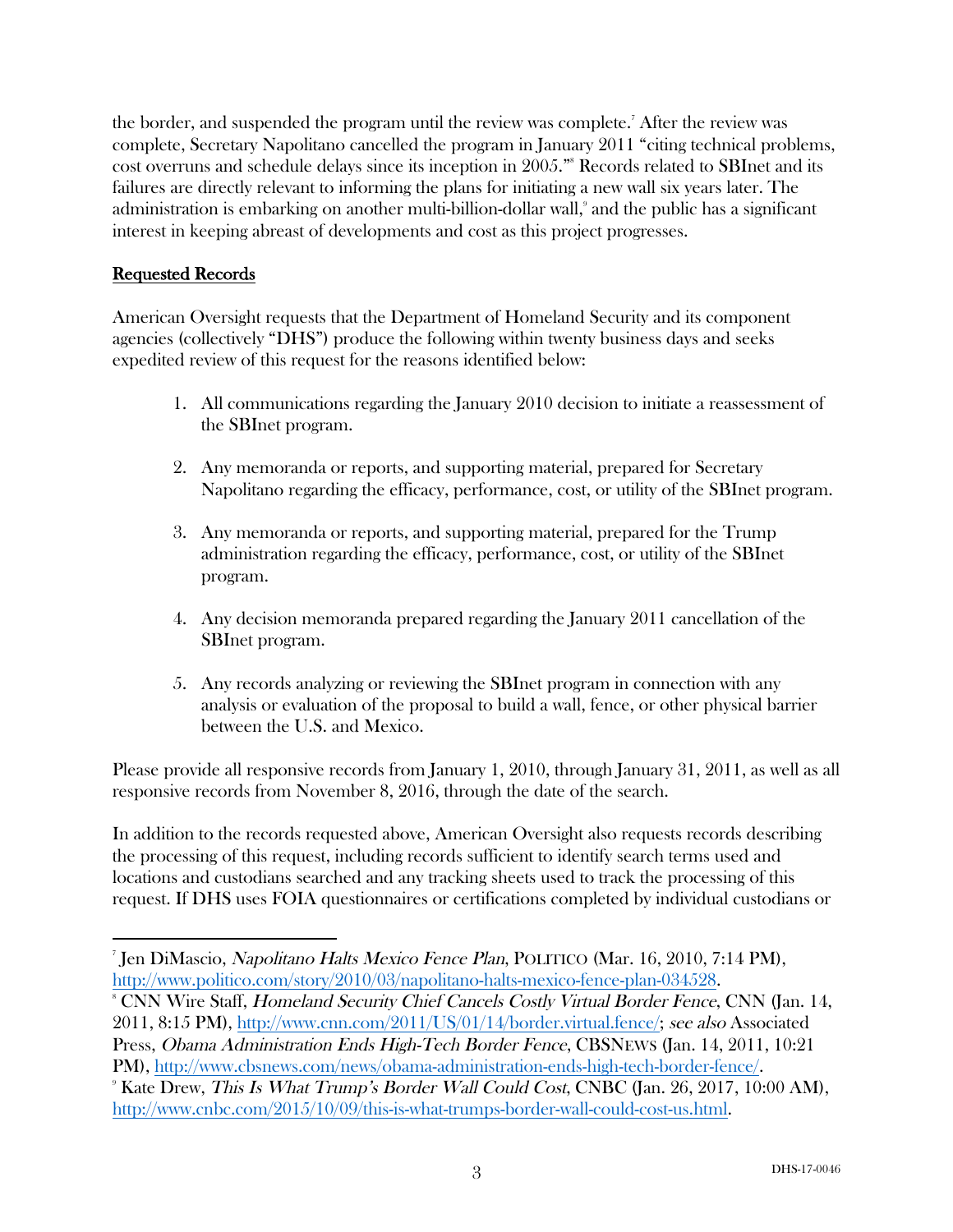components to determine whether they possess responsive materials or to describe how they conducted searches, we also request any such records prepared in connection with the processing of this request.

American Oversight seeks all responsive records regardless of format, medium, or physical characteristics. In conducting your search, please understand the terms "record," "document," and "information" in their broadest sense, to include any written, typed, recorded, graphic, printed, or audio material of any kind. We seek records of any kind, including electronic records, audiotapes, videotapes, and photographs, as well as letters, emails, facsimiles, telephone messages, voice mail messages and transcripts, notes, or minutes of any meetings, telephone conversations or discussions. Our request includes any attachments to these records. No category of material should be omitted from search, collection, and production.

Please search all records regarding agency business. You may not exclude searches of files or emails in the personal custody of your officials, such as personal email accounts. Records of official business conducted using unofficial systems or stored outside of official files is subject to the Federal Records Act and  $\rm FOIA$ .<sup>10</sup> It is not adequate to rely on policies and procedures that require officials to move such information to official systems within a certain period of time; American Oversight has a right to records contained in those files even if material has not yet been moved to official systems or if officials have, through negligence or willfulness, failed to meet their obligations.<sup>11</sup>

In addition, please note that in conducting a "reasonable search" as required by law, you must employ the most up-to-date technologies and tools available, in addition to searches by individual custodians likely to have responsive information. Recent technology may have rendered DHS's prior FOIA practices unreasonable. In light of the government-wide requirements to manage information electronically by the end of 2016, it is no longer reasonable to rely exclusively on custodian-driven searches.12 Furthermore, agencies that have adopted the National Archives and

 <sup>10</sup> See Competitive Enter. Inst. v. Office of Sci. & Tech. Policy, 827 F.3d 145, 149–50 (D.C. Cir.

<sup>2016);</sup> cf. Judicial Watch, Inc. v. Kerry, 844 F.3d 952, 955—56 (D.C. Cir. 2016).<br><sup>11</sup> See Competitive Enter. Inst. v. Office of Sci. & Tech. Policy, No. 14-cv-765, slip op. at 8 (D.D.C. Dec. 12, 2016) ("The Government argues that because the agency had a policy requiring [the official] to forward all of his emails from his [personal] account to his business email, the [personal] account only contains duplicate agency records at best. Therefore, the Government claims that any hypothetical deletion of the [personal account] emails would still leave a copy of those records intact in [the official's] work email. However, policies are rarely followed to perfection by anyone. At this stage of the case, the Court cannot assume that each and every work related email in the [personal] account was duplicated in [the official's] work email account." (citations omitted)).

<sup>&</sup>lt;sup>12</sup> Presidential Memorandum—Managing Government Records, 76 Fed. Reg. 75,423 (Nov. 28, 2011), available at https://obamawhitehouse.archives.gov/the-press-office/2011/11/28/presidentialmemorandum-managing-government-records; Office of Mgmt. & Budget, Exec. Office of the President, Memorandum for the Heads of Executive Departments & Independent Agencies, "Managing Government Records Directive," M-12-18 (Aug. 24, 2012), available at https://www.archives.gov/files/records-mgmt/m-12-18.pdf.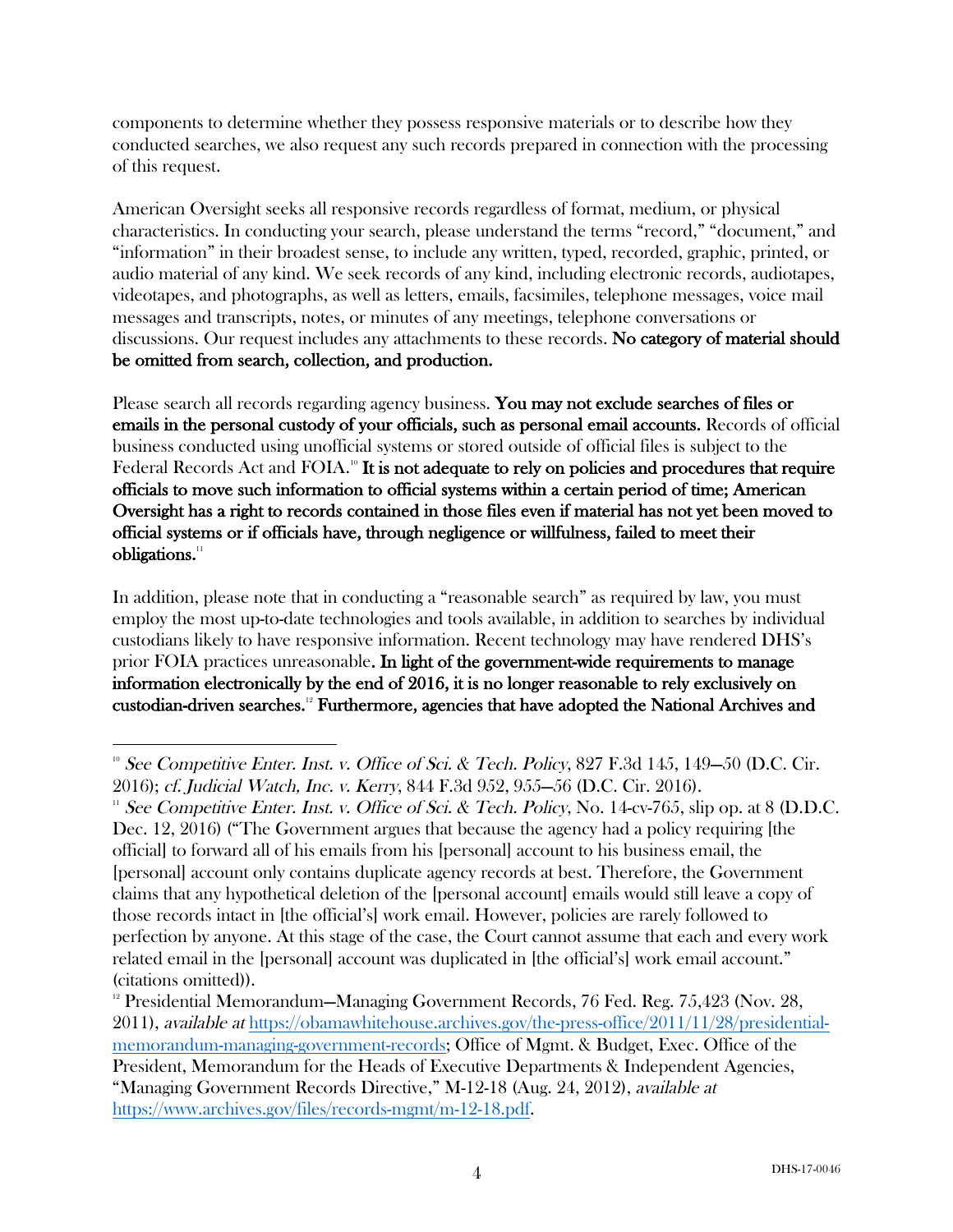Records Agency (NARA) Capstone program, or similar policies, now maintain emails in a form that is reasonably likely to be more complete than individual custodians' files. For example, a custodian may have deleted a responsive email from his or her email program, but DHS's archiving tools would capture that email under Capstone. Accordingly, American Oversight insists that DHS use the most up-to-date technologies to search for responsive information and take steps to ensure that the most complete repositories of information are searched. American Oversight is available to work with you to craft appropriate search terms. However, custodian searches are still required; agencies may not have direct access to files stored in .PST files, outside of network drives, in paper format, or in personal email accounts.

Under the FOIA Improvement Act of 2016, agencies must adopt a presumption of disclosure, withholding information "only if . . . disclosure would harm an interest protected by an exemption" or "disclosure is prohibited by law."13 If it is your position that any portion of the requested records is exempt from disclosure, American Oversight requests that you provide an index of those documents as required under Vaughn v. Rosen, 484 F.2d 820 (D.C. Cir. 1973), cert. denied, 415 U.S. 977 (1974). As you are aware, a Vaughn index must describe each document claimed as exempt with sufficient specificity "to permit a reasoned judgment as to whether the material is actually exempt under FOIA."<sup>14</sup> Moreover, the *Vaughn* index "must describe each document or portion thereof withheld, and for each withholding it must discuss the consequences of disclosing the sought-after information."15 Further, "the withholding agency must supply 'a relatively detailed justification, specifically identifying the reasons why a particular exemption is relevant and correlating those claims with the particular part of a withheld document to which they apply.'"16

In the event some portions of the requested records are properly exempt from disclosure, please disclose any reasonably segregable non-exempt portions of the requested records. If it is your position that a document contains non-exempt segments, but that those non-exempt segments are so dispersed throughout the document as to make segregation impossible, please state what portion of the document is non-exempt, and how the material is dispersed throughout the document.17 Claims of nonsegregability must be made with the same degree of detail as required for claims of exemptions in a Vaughn index. If a request is denied in whole, please state specifically that it is not reasonable to segregate portions of the record for release.

You should institute a preservation hold on information responsive to this request. American Oversight intends to pursue all legal avenues to enforce its right of access under FOIA, including litigation if necessary. Accordingly, DHS is on notice that litigation is reasonably foreseeable.

To ensure that this request is properly construed, that searches are conducted in an adequate but efficient manner, and that extraneous costs are not incurred, American Oversight welcomes an opportunity to discuss its request with you before you undertake your search or incur search or

 

<sup>&</sup>lt;sup>13</sup> FOIA Improvement Act of 2016 § 2 (Pub. L. No. 114-185).

 $14$  Founding Church of Scientology v. Bell, 603 F.2d 945, 949 (D.C. Cir. 1979).

<sup>&</sup>lt;sup>15</sup> King v. U.S. Dep't of Justice, 830 F.2d 210, 223–24 (D.C. Cir. 1987) (emphasis in original).

 $^{16}$  Id. at 224 (citing Mead Data Central, Inc. v. U.S. Dep't of the Air Force, 566 F.2d 242, 251 (D.C. Cir. 1977)).

 $17$  Mead Data Central, 566 F.2d at 261.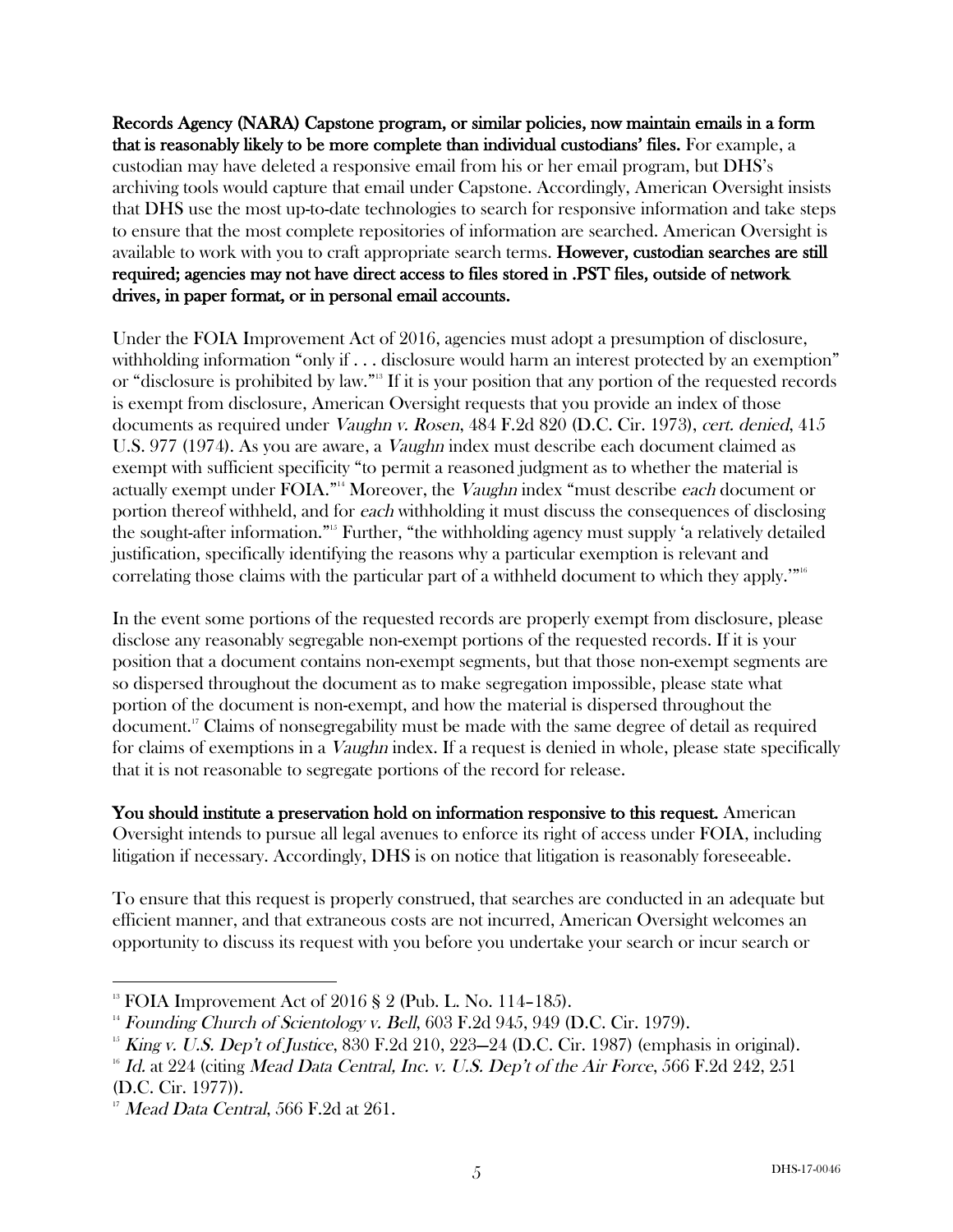duplication costs. By working together at the outset, American Oversight and DHS can decrease the likelihood of costly and time-consuming litigation in the future.

Where possible, please provide responsive material in electronic format by email or in PDF or TIF format on a USB drive. Please send any responsive material being sent by mail to American Oversight,  $1030 \, 15^{\text{th}}$  Street, NW, Suite B255, Washington, DC 20005. If it will accelerate release of responsive records to American Oversight, please also provide responsive material on rolling basis.

# Fee Waiver Request

In accordance with 5 U.S.C. §  $552(a)(4)(A)(iii)$  and 6 C.F.R. §  $5.11(k)$ , American Oversight requests a waiver of fees associated with processing this request for records. The subject of this request concerns the operations of the federal government, and the disclosures will likely contribute to a better understanding of relevant government procedures by the general public in a significant way.<sup>18</sup> Moreover, the request is primarily and fundamentally for non-commercial purposes.<sup>19</sup>

American Oversight requests a waiver of fees because disclosure of the requested information is "in the public interest because it is likely to contribute significantly to public understanding" of government." <sup>20</sup> The requested records will help American Oversight and the general public understand the progress of this mammoth government project. The subject of this records request, the SBInet program, was a failed multi-year, multi-billion-dollar construction endeavor to increase security along the U.S.-Mexico border. As the administration begins to undertake another border construction initiative that could cost \$21.6 billion, records from the assessment and cancellation of SBInet would meaningfully inform and significantly enhance the public's understanding of the priorities and challenges in building a border wall.<sup>21</sup>

This request is primarily and fundamentally for non-commercial purposes.<sup>22</sup> As a  $501(c)(3)$ nonprofit, American Oversight does not have a commercial purpose and the release of the information requested is not in American Oversight's financial interest. American Oversight's mission is to promote transparency in government, to educate the public about government activities, and to ensure the accountability of government officials. American Oversight will use the information gathered, and its analysis of it, to educate the public through reports, press releases, or other media. American Oversight will also make materials it gathers available on our public website.

Accordingly, American Oversight qualifies for a fee waiver.

 

 $18 \text{ } 6 \text{ } C.F.R. \text{ }$  § 5.11(k)(1)(i).

 $19\,6$  C.F.R. § 5.11(k)(1)(ii).

 $2^{\circ}$  6 C.F.R. § 5.11(k)(1)(i); 6 C.F.R. § 5.11(k)(2)(i)-(iv).

 $21$  Ainsley, *supra* note 2.

<sup>&</sup>lt;sup>22</sup> 6 C.F.R. § 5.11(k)(1)(ii); 6 C.F.R. § 5.11(k)(3)(i)-(ii).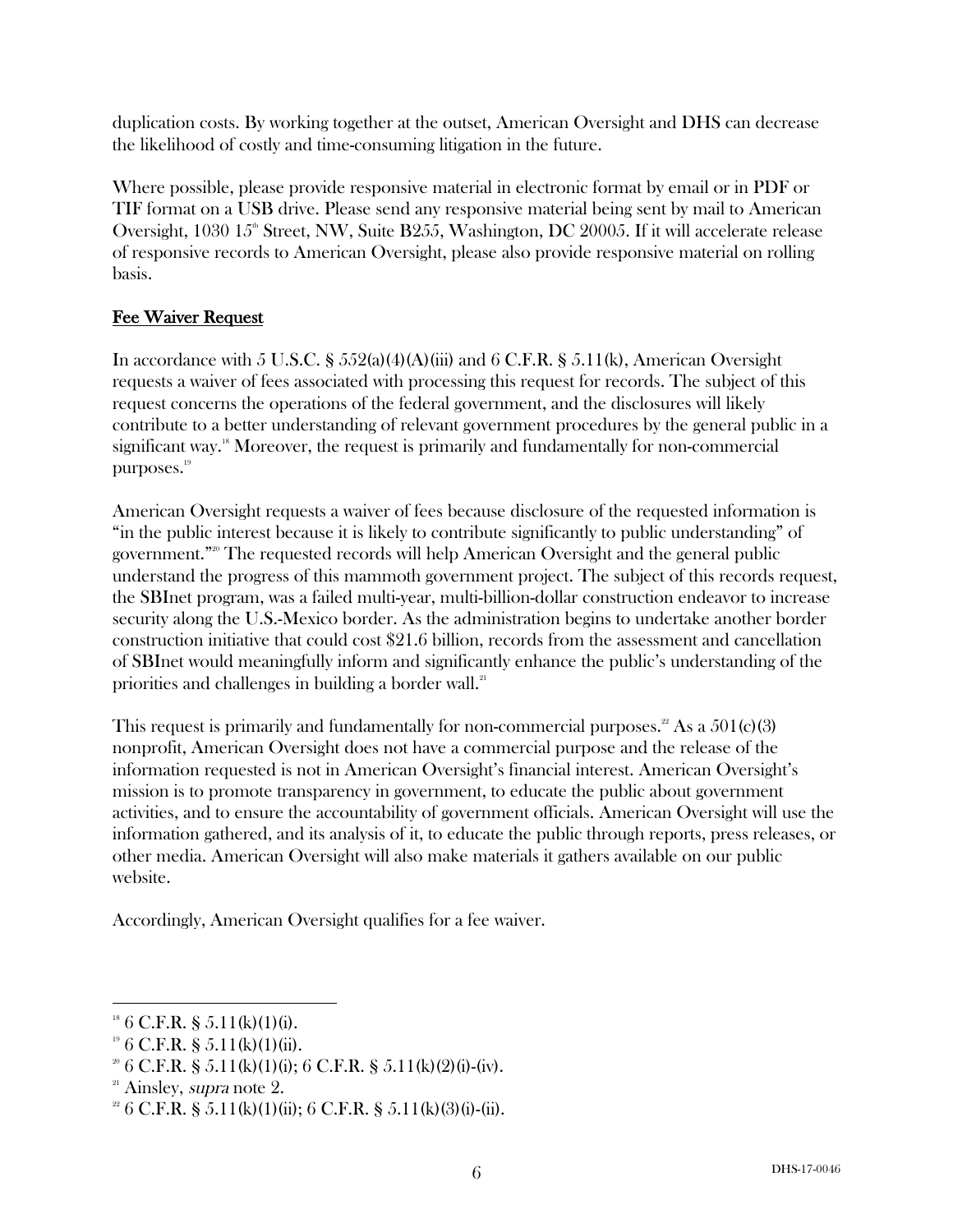# Application for Expedited Processing

Pursuant to 5 U.S.C. § 552(a)(6)(E)(1) and 6 C.F.R. § 5.5(e), American Oversight requests that DHS expedite the processing of this request.

I certify to be true and correct to the best of my knowledge and belief, that there is widespread and exceptional media interest and there exist possible questions about the government's integrity, which affect public confidence. Media reports indicate funding for the wall could begin to be appropriated as soon as next month." Despite not having secured funding, DHS has already issued its request for proposals, with responses due less than two weeks later.<sup>24</sup> News stories about the wall are published on a daily basis.<sup>25</sup> A multi-billion-dollar construction project directed and financed by the federal government using tax dollars on an accelerated timeline is a quintessential example of "[a] matter of widespread and exceptional media interest in which there exist possible questions about the government's integrity that affect public confidence."26

https://www.wsj.com/articles/bidding-process-for-u-s-border-wall-construction-begins-1489869241; accord Kriston Capps, Almost 200 Firms Have Bid to Build Trump's Border Wall, GOV'T EXEC., Feb. 28, 2017, http://www.govexec.com/contracting/2017/02/almost-200-firms-have-bid-buildtrumps-border-wall/135754/ ("The extreme haste of the government's procurement process is matched only by the breakneck speed with which the government plans to build the wall.").  $^{25}$  See, e.g., Associated Press, Trump Wants to Build 30-foot-high Wall at Mexican Border, CNBC (Mar. 19, 2017, 6:22 AM), http://www.cnbc.com/2017/03/19/trump-wants-to-build-30-foot-highwall-at-mexican-border.html; Associated Press, Mexico: Companies Should Examine Consciences on Border Wall, WASH. POST, Mar. 17, 2017, https://www.washingtonpost.com/business/mexicocompanies-should-examine-consciences-on-border-wall/2017/03/17/7b44efbe-0b84-11e7-bd19 fd3afa0f7e2a\_story.html?utm\_term=.3856c7740956; Kriston Capps, The Firm that Built the Border Fence Isn't Interested in the Border Wall, GOV'T EXEC., Mar. 10, 2017, http://m.govexec.com/contracting/2017/03/firm-built-border-fence-isnt-interested-borderwall/136060/?oref=m-ge-river; Kriston Capps, Trump's Border Wall Won't Be a Wall, GOV'T EXEC., Mar. 16, 2017, http://m.govexec.com/contracting/2017/03/trumps-border-wall-wont-bewall/136211/?oref=m-ge-river; Melissa del Bosque, Texans Receive First Notices of Land Condemnation for Trump's Border Wall, TEXAS OBSERVER, Mar. 14, 2017, https://www.texasobserver.org/texas-border-wall-mexico-condemnation-letter/; Frosch, supra note 24; T. Christian Miller, The First Brick in the Wall: Trump's Promised Mexican Border Is Starting to Turn Into Reality, SALON (Mar. 20, 2017, 8:00 AM), http://www.salon.com/2017/03/20/the-first-brick-in-the-wall-trumps-promised-mexican-border-isstarting-to-turn-into-reality\_partner/.

  $^{23}$  Manu Raju et al., *Trump Asking Congress, not Mexico, to Pay for Border Wall*, CNN.COM (Jan. 6, 2017, 2:11 PM), http://www.cnn.com/2017/01/05/politics/border-wall-house-republicansdonald-trump-taxpayers/.<br><sup>24</sup> FED. BUS. OPPORTUNITIES, Solicitation No. 2017-JC-RT-0001,

https://www.fbo.gov/index?s=opportunity&mode=form&tab=core&id=dd3bb84fde638f0add2d1bf6 560da6b5&\_cview=1 (last visited Mar. 20, 2017). See, e.g., Dan Frosch, Bidding Process for U.S. Border-Wall Construction Begins, WALL ST. J., Mar. 18, 2017,

 $2^6$  6 C.F.R. § 5.5(e)(1)(iv).